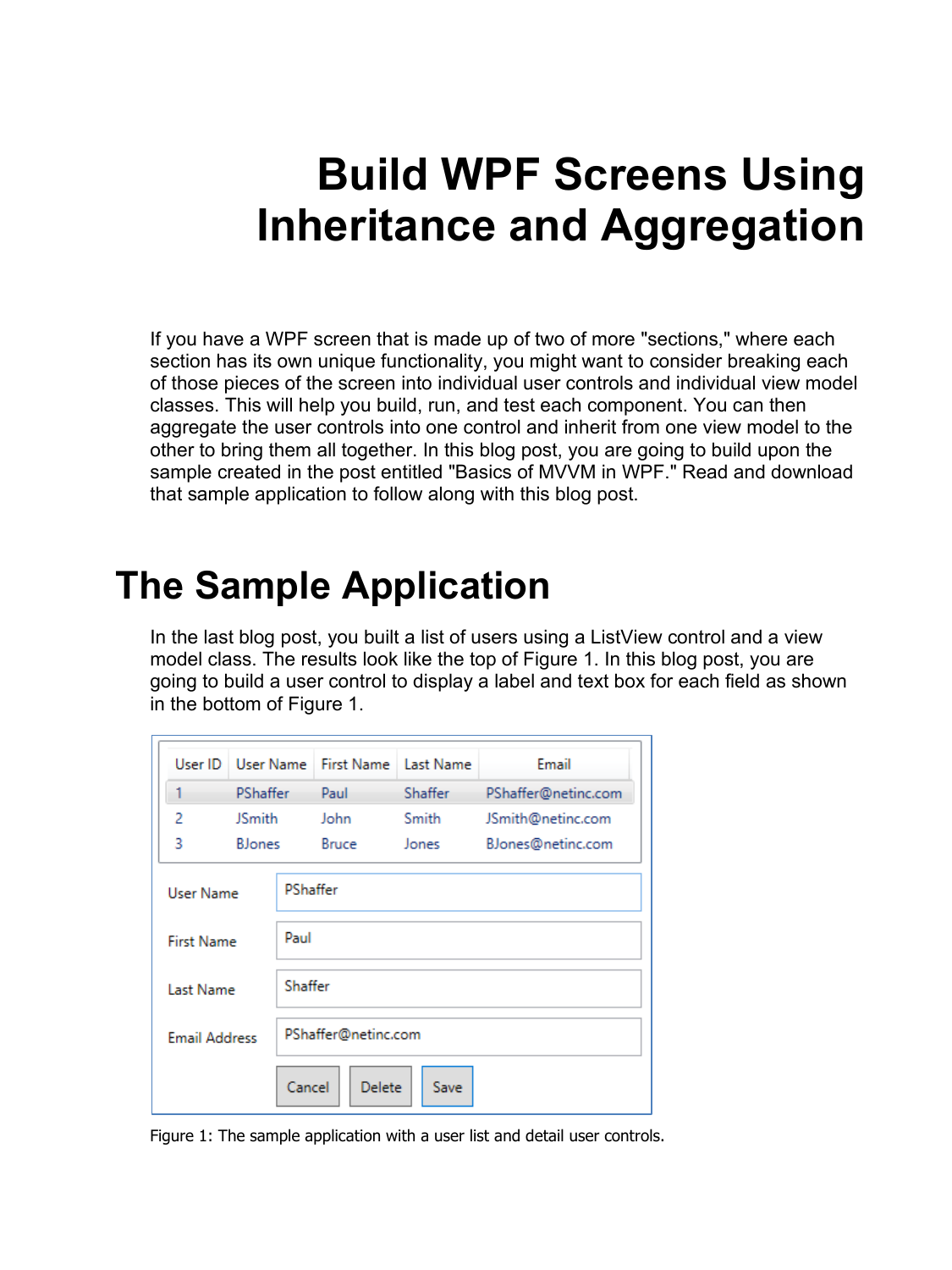### **Create User Detail User Control**

Open the sample from the last blog post and add a new user control named **UserDetailControl.xaml** within the UserControls folder of the project. [Figure 2](#page-1-0) shows what this user control is going to look like.

| <b>User Name</b>     | PShaffer                 |  |  |  |  |  |
|----------------------|--------------------------|--|--|--|--|--|
| <b>First Name</b>    | Paul                     |  |  |  |  |  |
| <b>Last Name</b>     | Shaffer                  |  |  |  |  |  |
| <b>Email Address</b> | PShaffer@netinc.com      |  |  |  |  |  |
|                      | Delete<br>Cancel<br>Save |  |  |  |  |  |

<span id="page-1-0"></span>Figure 2: The user detail screen to build.

Modify the <Grid> element so it has two columns and six rows as shown in the code below.

```
<Grid>
  <Grid.ColumnDefinitions>
    <ColumnDefinition Width="Auto" />
    <ColumnDefinition Width="*" />
  </Grid.ColumnDefinitions>
   <Grid.RowDefinitions>
    <RowDefinition Height="Auto" />
    <RowDefinition Height="Auto" />
    <RowDefinition Height="Auto" />
    <RowDefinition Height="Auto" />
    <RowDefinition Height="Auto" />
    <RowDefinition />
  </Grid.RowDefinitions>
</Grid>
```
After the closing </Grid.RowDefinitions> element, add the following label and text box controls.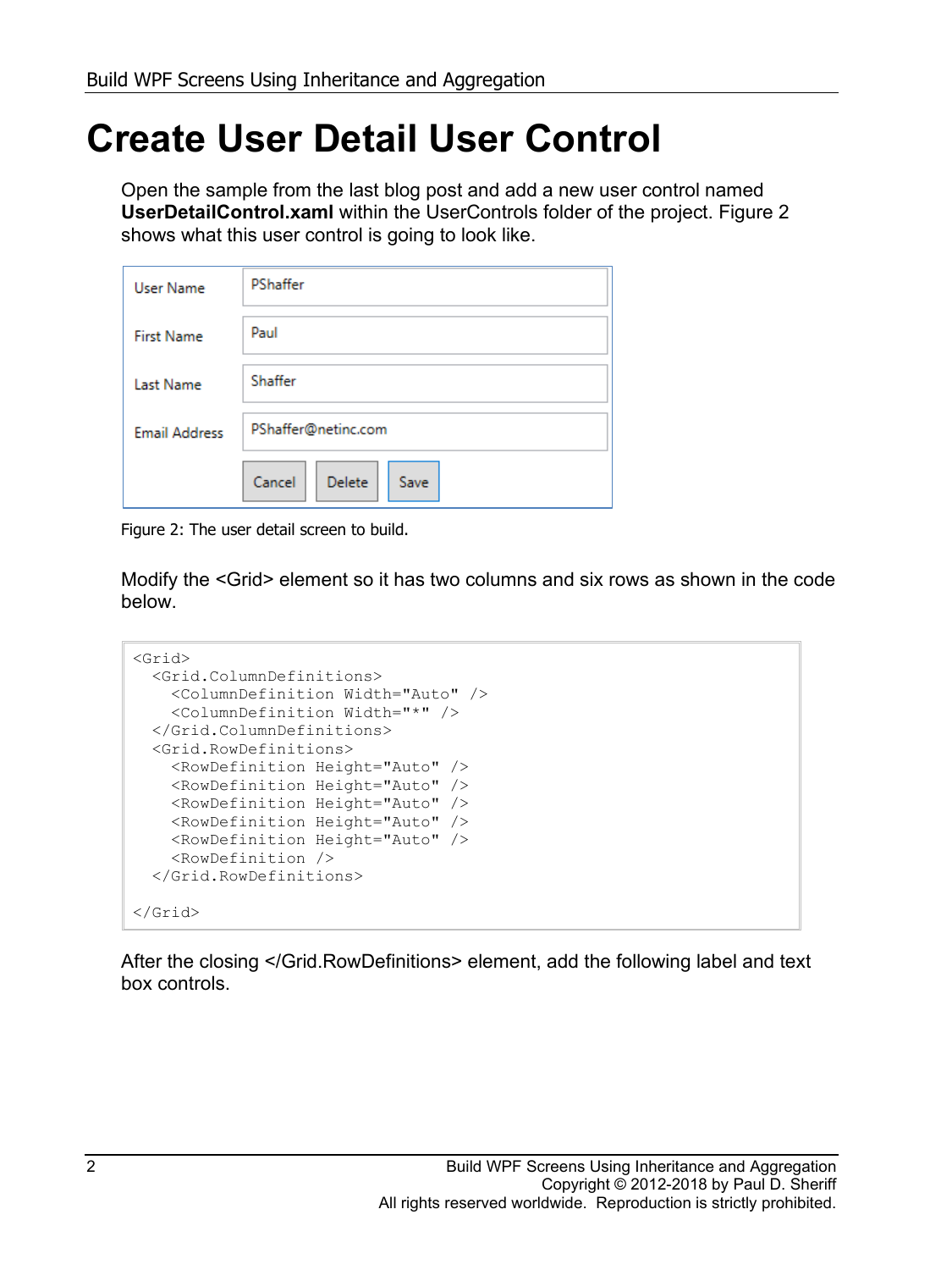```
<Label Grid.Row="0"
       Content="User Name" />
<TextBox Grid.Row="0"
          Grid.Column="1"
          Text="{Binding Path=Entity.UserName}" />
<Label Grid.Row="1"
       Content="First Name" />
<TextBox Grid.Row="1"
          Grid.Column="1"
          Text="{Binding Path=Entity.FirstName}" />
<Label Grid.Row="2"
       Content="Last Name" />
<TextBox Grid.Column="1"
          Grid.Row="2"
          Text="{Binding Path=Entity.LastName}" />
<Label Grid.Row="3"
       Content="Email Address" />
<TextBox Grid.Column="1"
          Grid.Row="3"
          Text="{Binding Path=Entity.EmailAddress}" />
```
After the labels and text box controls, add a stack panel for the three buttons.

```
<StackPanel Grid.Column="1"
             Grid.Row="4"
            Orientation="Horizontal">
  <Button Content="Cancel"
          IsCancel="True" />
  <Button Content="Delete"
          IsCancel="True"
          Click="DeleteButton_Click" />
  <Button Content="Save"
          IsDefault="True"
          Click="SaveButton_Click" />
</StackPanel>
```
Make sure to create the DeleteButton Click() and SaveButton Click() event procedures.

### **Create User Detail View Model**

In the UserDetailControl user control you see, you are binding to the properties within an Entity object. This Entity object is going to be in a view model you should create in the ViewModels folder named **UserDetailViewModel.cs**.

After creating this file, inherit from the UserListViewModel from the previous blog post. This provides you all the functionality of the UserListViewModel class, plus anything you add to the UserDetailViewModel class.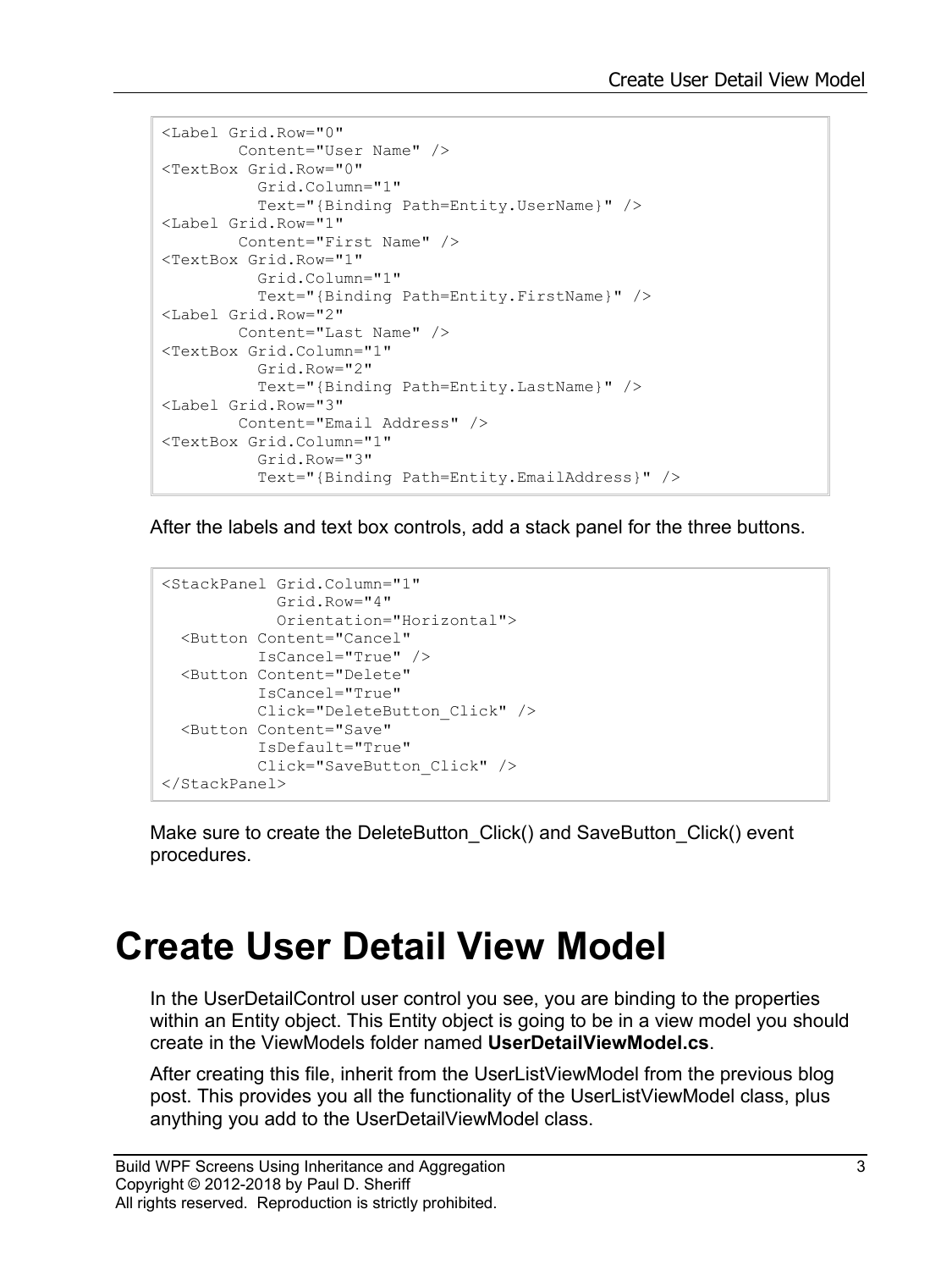```
public class UserDetailViewModel : UserListViewModel
{
}
```
Add the appropriate properties and methods to support the detail section of this screen. Add a property named *Entity* that is of the type **User**.

```
private User Entity = new User();
public User Entity
{
   get { return _Entity; }
   set {
     Entity = value;
     RaisePropertyChanged("Entity");
   }
}
```
#### **Override the LoadUsers Method**

After loading the list of users, it would be nice to set the *Entity* property to the first item in the list. This will cause the binding on the user detail control to display the values for the user in the bound text box controls. Override the LoadUsers() method, call the base.LoadUsers() method, then check to ensure that the *Users* collection has some users. Set the *Entity* property to the first user in the *Users* collection.

```
public override void LoadUsers()
{
   // Load all users
  base.LoadUsers();
   // Set default user
   if (Users.Count > 0) {
    Entity = Users[0];
   }
}
```
### **Add Save Method**

Add a Save() method to the user detail view model. You are not going to write this code right now, but let's at least create the stub method that can be called from the click event of the Save button.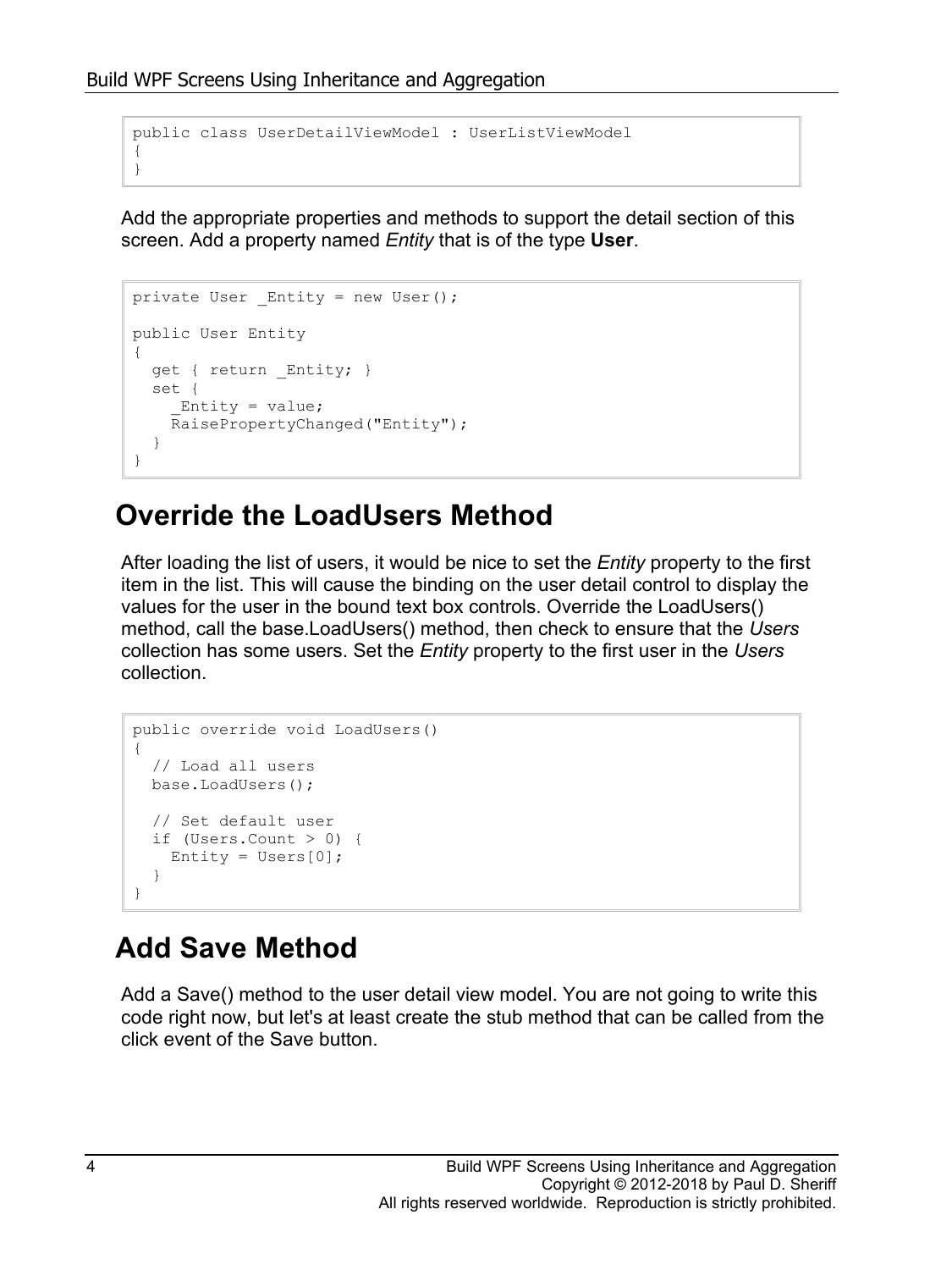```
public void Save()
{
   // TODO: Save User
}
```
#### **Add Delete Method**

Add a Delete() method to the user detail view model. You are not going to write this code right now, but let's at least create the stub method that can be called from the click event of the Delete button.

```
public void Delete()
{
   // TODO: Delete User
}
```
#### **Test User Detail Control**

If you want, you can now test the UserDetailControl control to see if it displays the appropriate data from the view model. Open the UserDetailControl.xaml file and add an XML namespace.

xmlns:vm="clr-namespace:WPF.Sample.ViewModels"

Add a <UserControl.Resources> and create an instance of the UserDetailViewModel class.

```
<UserControl.Resources>
 <vm:UserDetailViewModel x:Key="viewModel" />
</UserControl.Resources>
```
Modify the <Grid> element to bind to the view model instance created the XAML.

<Grid DataContext="{StaticResource viewModel}">

Open the UserDetailControl.xaml.cs file and add a field to reference the UserDetailViewModel class.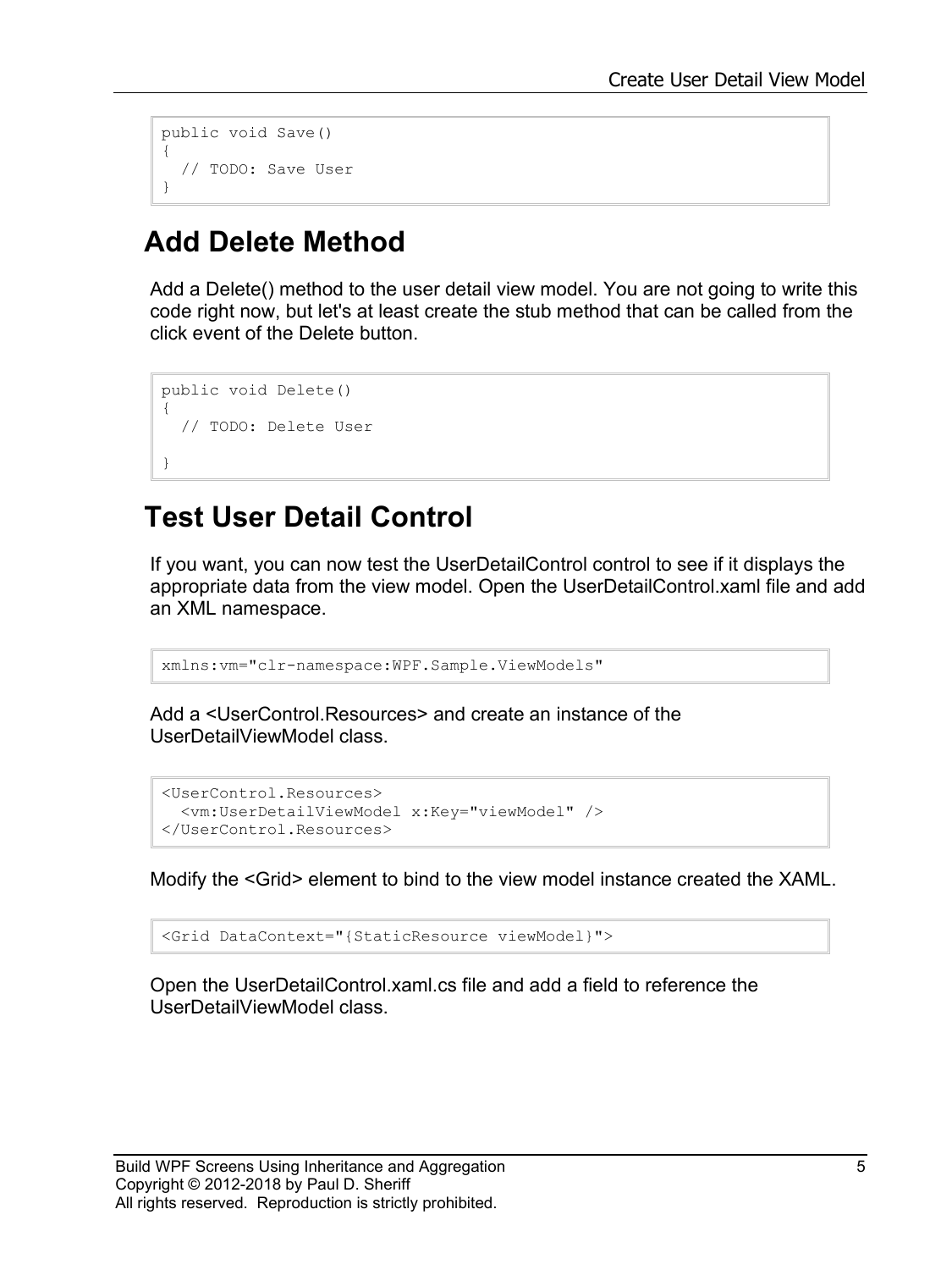UserDetailViewModel viewModel = null;

Modify the constructor to retrieve the instance of the view model class created by XAML. Once you have the instance of the view model, invoke the LoadUsers() method to load the list and to set the *Entity* property to the first user.

```
public UserDetailControl()
{
   InitializeComponent();
   _viewModel = (UserDetailViewModel)this.Resources["viewModel"];
   _viewModel.LoadUsers();
}
```
Open the MainWindow.xaml.cs file and in the MenuUsers\_Click event add an instance of the UserDetailControl control to the contentArea Children collection.

```
private void MenuUsers_Click(object sender, RoutedEventArgs e)
{
   contentArea.Children.Add(new UserDetailControl());
}
```
### **Try it Out**

Run the application, click on the Users menu, and you should see the first user's detail information appear in the control you created.

#### **Back out the Changes**

Now that you have tested the changes, remove the code you just added to the UserDetailControl.xaml.cs file and the changes you made to the XAML too.

# **Aggregate the List and Detail Controls**

You now have two stand-alone user controls that you need to combine into one. To accomplish this, aggregate the list and detail user controls onto another user control in order to build a screen that looks like Figure 1.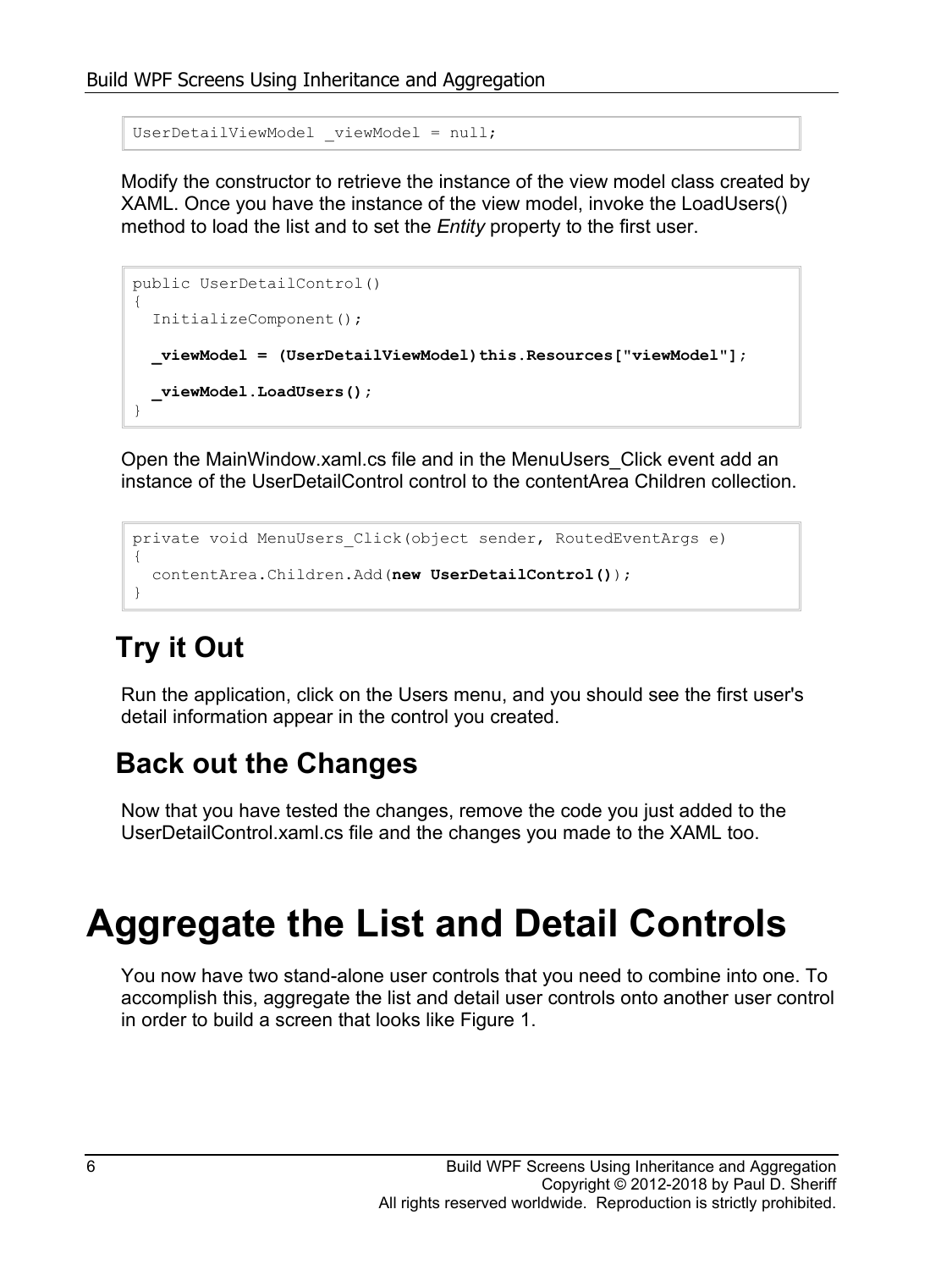#### **Create User Maintenance User Control**

Create a new user control named **UserMaintenanceControl.xaml** in the UserControls folder. Add a <ScrollViewer> within the <Grid>, and a <StackPanel> within the <ScrollViewer> as shown below

```
<Grid>
   <ScrollViewer VerticalScrollBarVisibility="Auto">
     <StackPanel>
     </StackPanel>
   </ScrollViewer>
</Grid>
```
Build the solution to ensure all user controls are available in the toolbox. Open the Toolbox if it is not already visible. Drag and Drop the **UserListControl** control into the <StackPanel>. Drag and Drop the **UserDetailControl** control into the <StackPanel> below the **UserListControl** control. Your <StackPanel> control should look like the following.

```
<StackPanel>
  <local:UserListControl DataContext="{StaticResource viewModel}" />
   <local:UserDetailControl DataContext="{StaticResource viewModel}" 
/>
</StackPanel>
```
**NOTE**: The prefixes in front of your user controls may be different than "local," if so, that is just fine.

#### **Create User Maintenance View Model**

Just as you created a UserDetailViewModel that inherited from the UserListViewModel, you are going to add one more view model that inherits from the UserDetailViewModel. Add a new view model class named **UserMaintenanceViewModel.cs** in the **ViewModels** folder. You are creating this class to bind to the UserMaintenanceControl user control you just created.

```
public class UserMaintenanceViewModel : UserDetailViewModel
{
}
```
Open the **UserMaintenanceControl.xaml** file and add an XML namespace.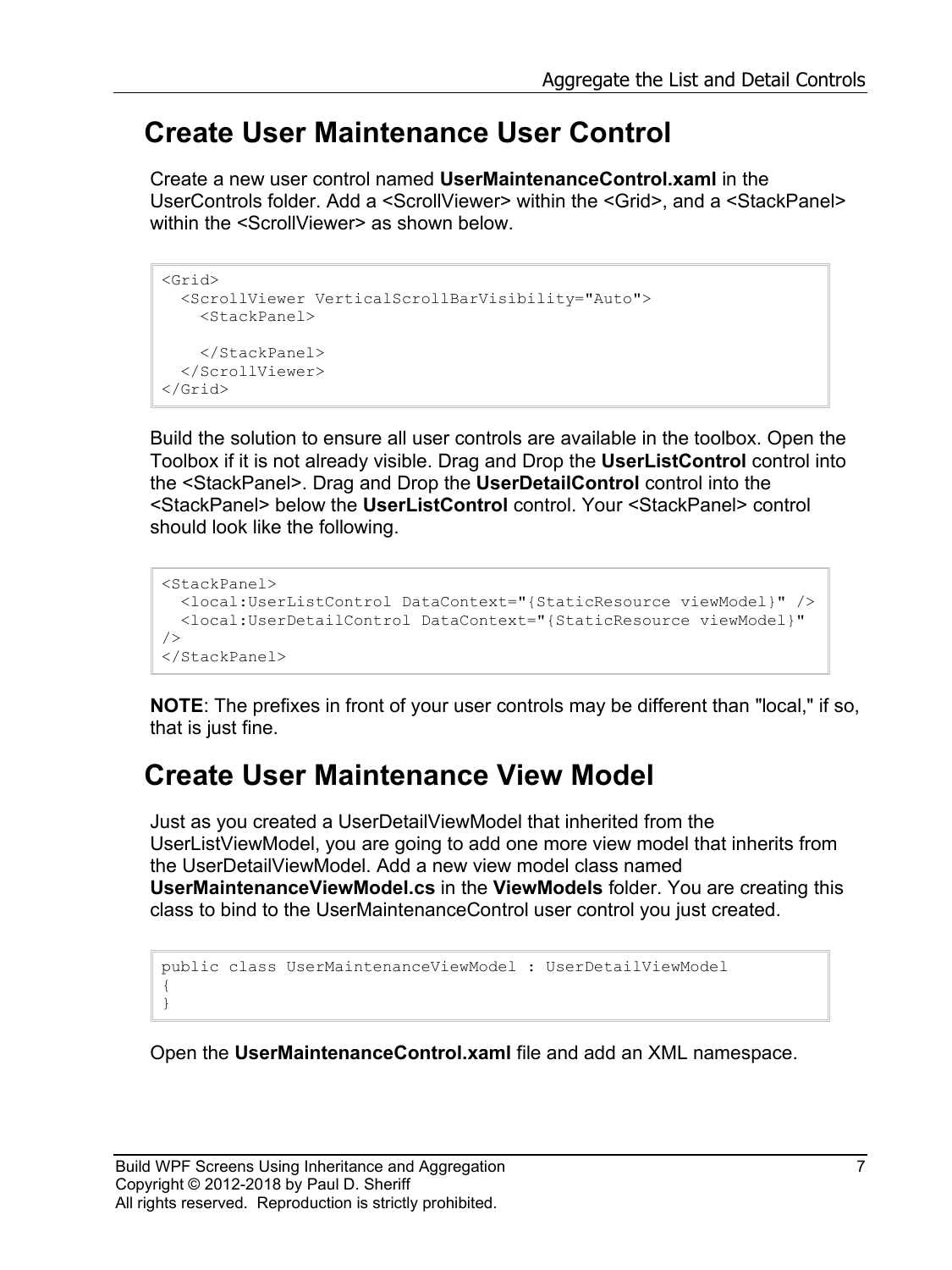xmlns:vm="clr-namespace:WPF.Sample.ViewModels"

Add a <UserControl.Resources> element and create an instance of the UserMaintenanceViewModel class. Assign the key of "viewModel" to this view model object.

```
<UserControl.Resources>
   <vm:UserMaintenanceViewModel x:Key="viewModel" />
</UserControl.Resources>
```
Modify the <Grid> element to bind the DataContext to this resource.

```
<Grid DataContext="{StaticResource viewModel}">
```
By binding the view model instance to the <Grid>, all controls within the <Grid> are also given the same data context.

#### **Modify User List Control**

The UserListControl user control is bound to the UserListViewModel through XAML. It is now time to remove that binding just like you did with the UserDetail user control. Open the **UserListControl.xaml** file and remove the DataContext attribute from the <Grid>.

```
<Grid DataContext="{StaticResource viewModel}" >
```
Remove the <UserControl.Resources>.

```
<UserControl.Resources>
   <vm:UserListViewModel x:Key="viewModel" />
</UserControl.Resources>
```
Remove the XML namespace that references the view model namespace.

xmlns:vm="clr-namespace:WPF.Sample.ViewModels"

Add the SelectedItem attribute to the <ListView> control to bind to the Entity property you added to the UserDetailViewModel class.

```
<ListView ItemsSource="{Binding Path=Users}"
           SelectedItem="{Binding Path=Entity}">
```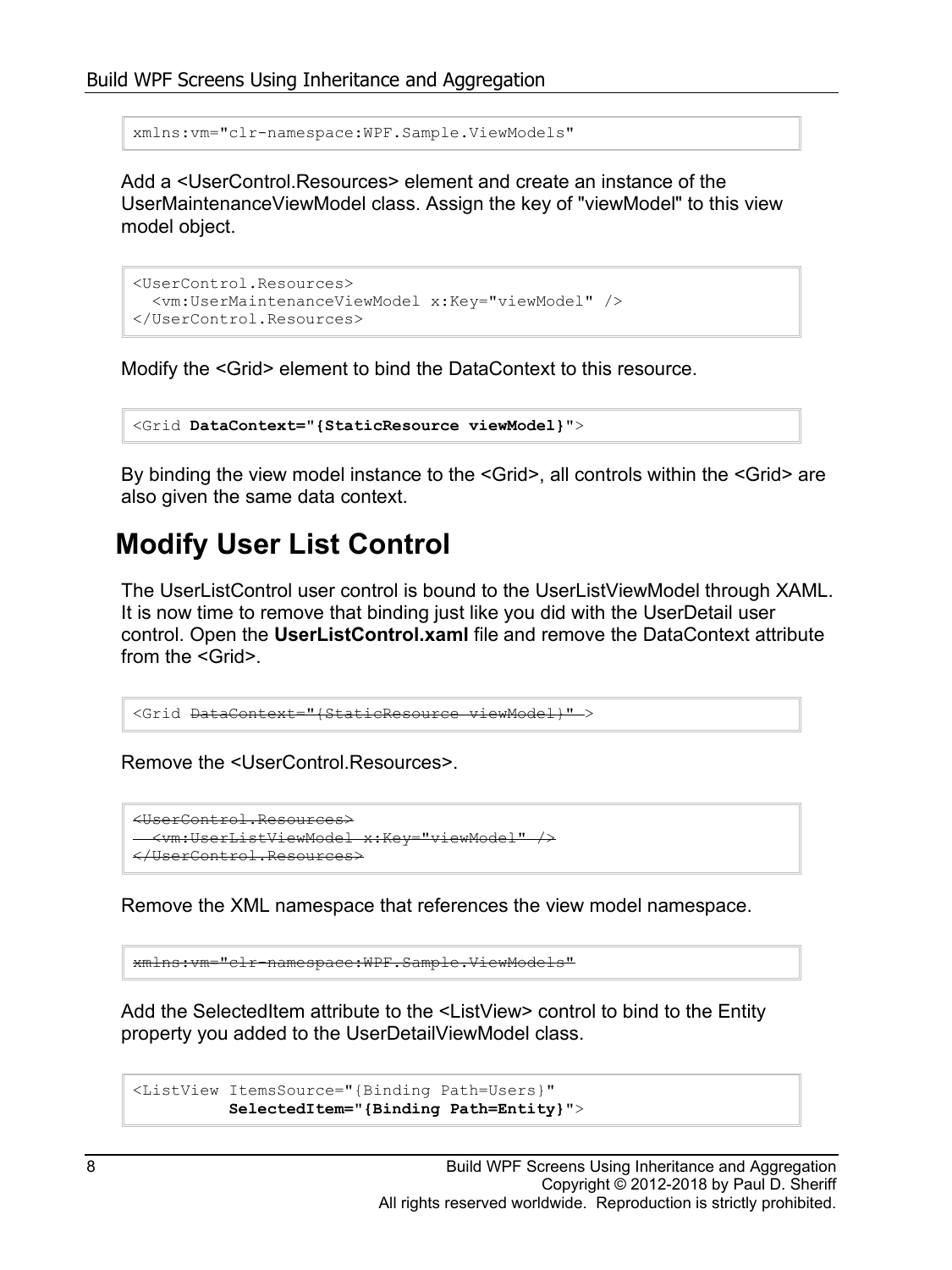Open **MainWindow.xaml.cs** and modify the MenuUsers\_Click() event. Instead of adding an instance of the UserListControl user control to the Children collection of the contentArea, add an instance of the UserMaintence user control.

```
private void MenuUsers_Click(object sender, RoutedEventArgs e)
{
   contentArea.Children.Add(new UserMaintenanceControl());
}
```
### **Try it Out**

Run the application.

Click on the Users menu and you should see the list of users appear.

The detail should be filled in with the information from the first user in the list.

Click on the other rows in the user list to see the detail information for each of them appear in the text box controls.

### **Get a Reference to View Model**

You will want to get a reference to the UserMaintenanceViewModel object in the code-behind of your detail user controls so you can invoke the Save() and Delete() methods. Open the **UserDetailControl.xaml** file and add the Loaded event.

```
<UserControl 
x:Class="WPF_MVVM_ListDetails.Samples.UserDetailControl"
              xmlns="..."
              xmlns="..."
              mc:Ignorable="d"
              d:DesignHeight="450"
              d:DesignWidth="800"
              Loaded="UserControl_Loaded">
```
Open the **UserDetailControl.xaml.cs** file and add a using statement at the top of the file.

using WPF.Sample.ViewModels;

Create a private variable to reference the UserMaintenanceViewModel class.

```
// Create a reference to the view model
private UserMaintenanceViewModel viewModel = null;
```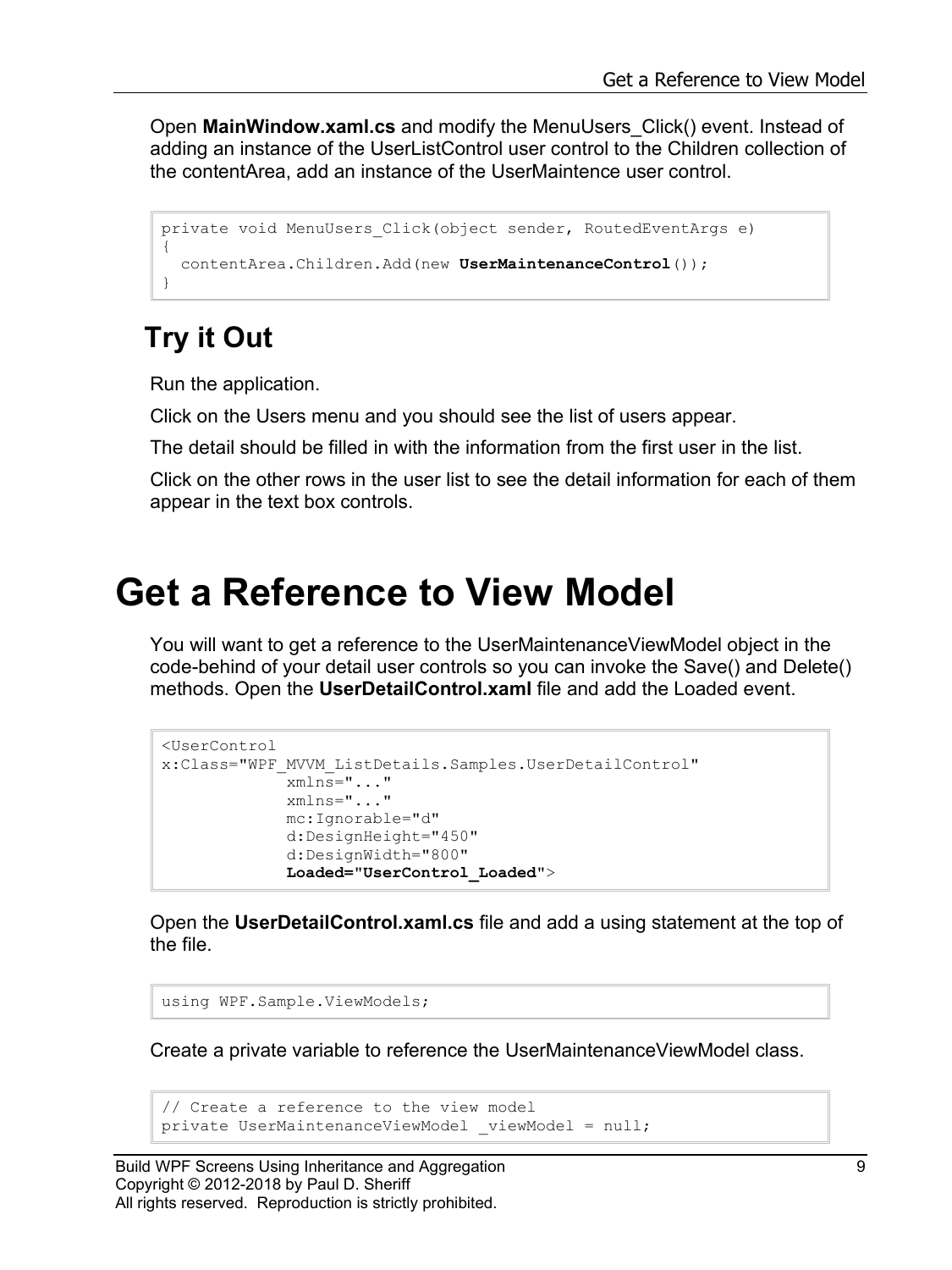Modify the UserControl\_Loaded() event to get a reference to the UserMaintenanceViewModel class. You retrieve this reference by casting the DataContext property on the UserDetailControl class to the *\_viewModel* variable you created.

```
private void UserControl_Loaded(object sender, RoutedEventArgs e)
{
   // DataContext is instance of the UserMaintenanceViewModel class
  viewModel = (UserMaintenanceViewModel)this.DataContext;
}
```
In the btnSubmit\_Click event procedure, you may now invoke the Save() method on the viewModel object as shown in the code below.

```
private void btnSubmit_Click(object sender, RoutedEventArgs e)
{
   // Save User
  viewModel.Save();
  MessageBox.Show("User: " + _viewModel.Entity.UserName 
                  + " has been saved.");
}
```
You may also invoke the Delete() method on the view model class in the btnDelete\_Click() event as shown below.

```
private void btnDelete_Click(object sender, RoutedEventArgs e)
{
   // Delete User
   _viewModel.Delete();
  MessageBox.Show("User: " + _viewModel.Entity.UserName
                   + " has been deleted.");
}
```
### **Try it Out**

Run the application and click on the Users menu. Click on the Save button to see the message box appear. Click on the Delete button to see another message box appear.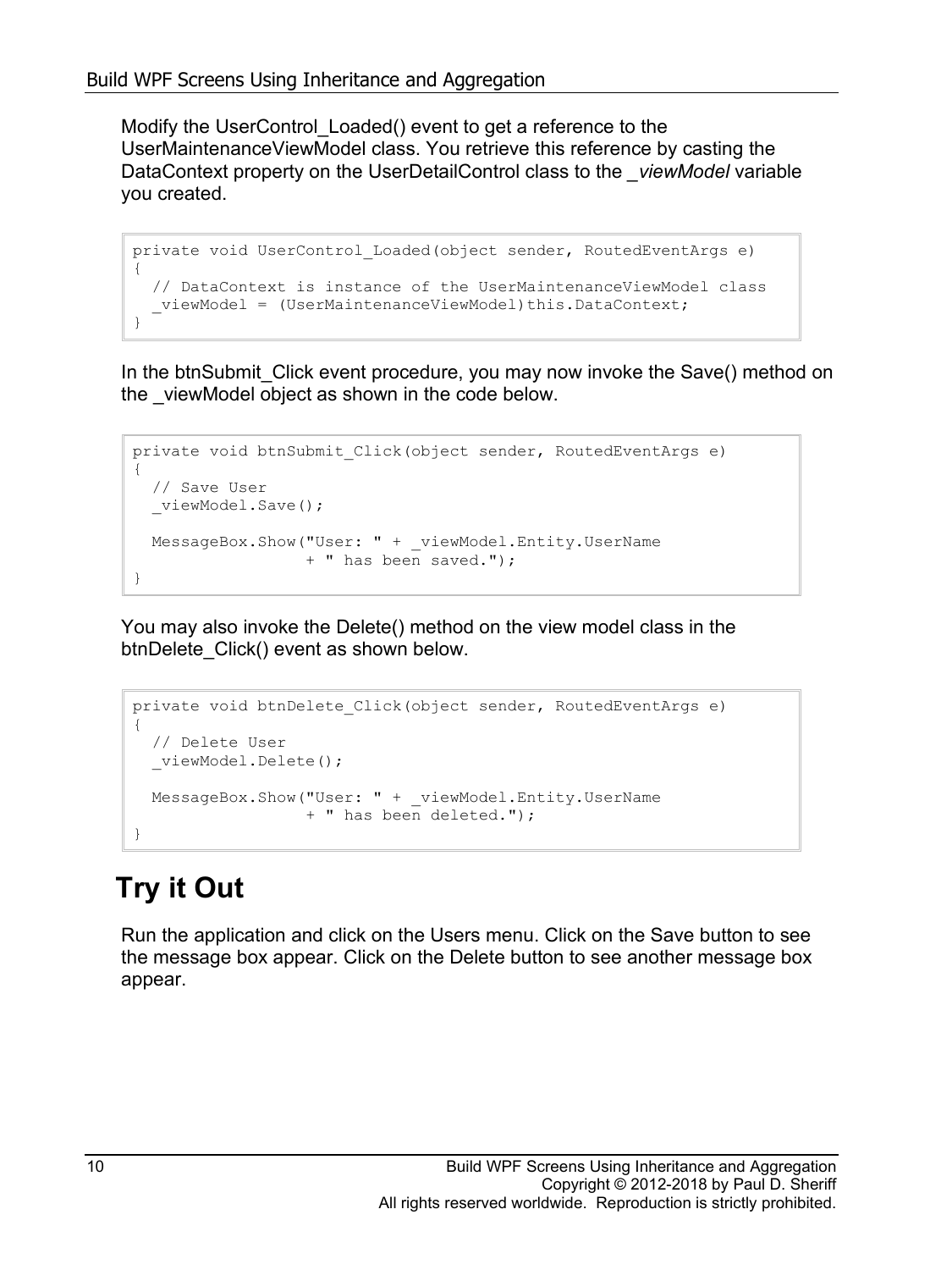# **Other Examples of Aggregation**

I have used this approach for many of my WPF applications. [Figure 3](#page-11-0) is a screen shot from the PDSA Developer Utilities [\(www.pdsa.com/devutils\)](http://www.pdsa.com/devutils). Each tab "Main," "Source Control," and "Log" is a different user control. [Figure 4](#page-12-0) shows a couple of tabs from the Computer Cleaner. Each of these tabs is very different from one another. Breaking each tab into their own separate user controls keeps the functionality separated so you don't have one very large WPF XAML file. This makes it easier to develop, test, and potentially reuse each user control.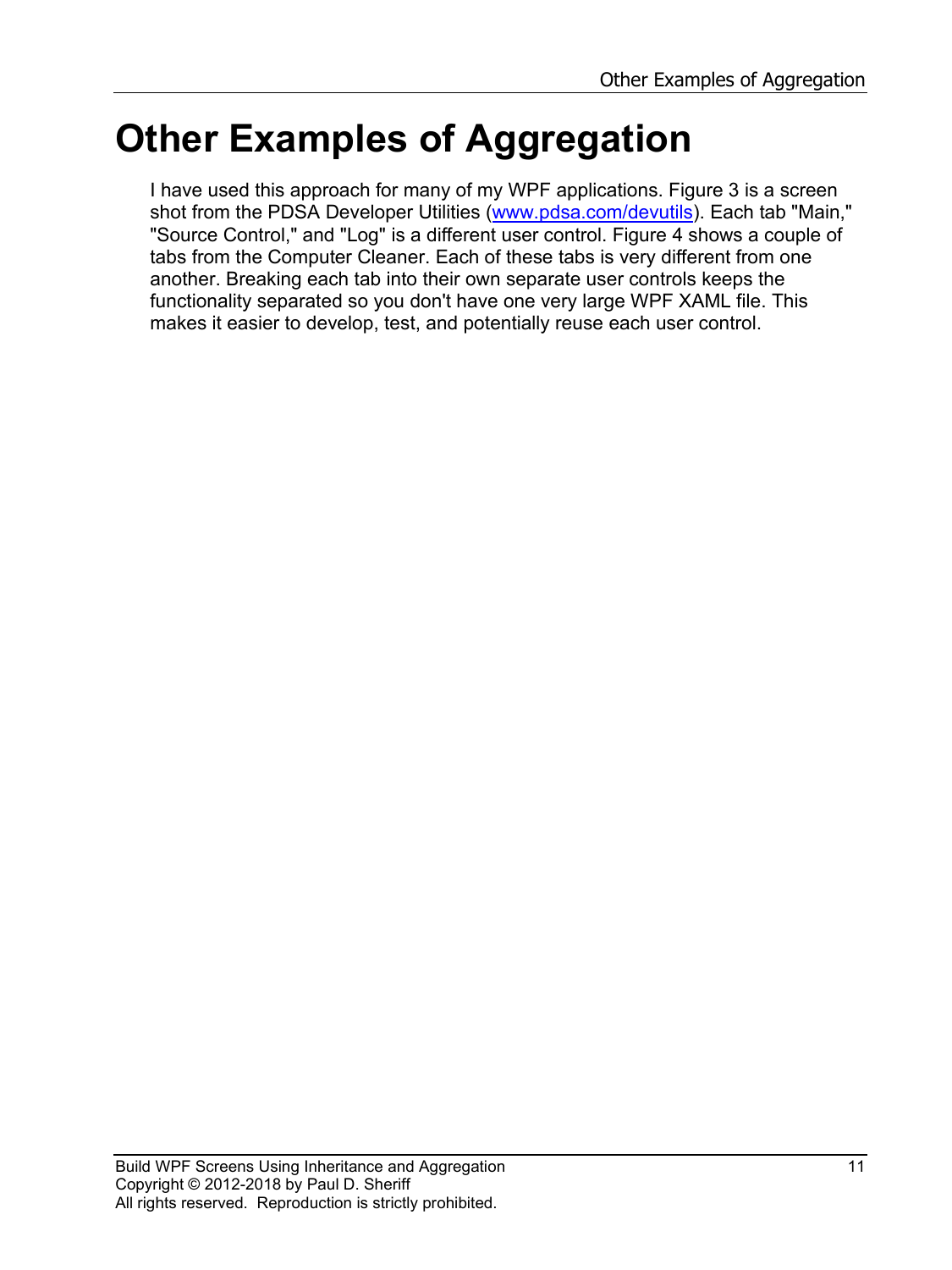| Project Cleaner                              |                                                                                                             |                                                                                                                                                                                |               |                          |  |  |  |
|----------------------------------------------|-------------------------------------------------------------------------------------------------------------|--------------------------------------------------------------------------------------------------------------------------------------------------------------------------------|---------------|--------------------------|--|--|--|
| Main<br>Source Control Log                   |                                                                                                             |                                                                                                                                                                                |               |                          |  |  |  |
| Top Level Folder to Clean                    | D:\Fairway                                                                                                  |                                                                                                                                                                                |               |                          |  |  |  |
| Remove Source Control References             |                                                                                                             |                                                                                                                                                                                |               |                          |  |  |  |
| Remove packages folders                      | √                                                                                                           |                                                                                                                                                                                |               |                          |  |  |  |
| Remove Test Result Folders?                  |                                                                                                             |                                                                                                                                                                                |               |                          |  |  |  |
| Source Control Files To Be Deleted           | ".vssscc, ".scc, ".vspscc                                                                                   |                                                                                                                                                                                |               |                          |  |  |  |
|                                              |                                                                                                             |                                                                                                                                                                                |               |                          |  |  |  |
| <b>Files To Be Deleted</b>                   | UpgradeLog.htm, npm-debug.log                                                                               | ".user, ".webinfo, ".db, ".pdb, ".suo, ".old, ".log, ".tmp, ".bak, ".sav, ".sdf, ".opensdf, .ilk,<br>bin, obj, Backup, _UpgradeReport_Files, .svn, .vs, packages, node_modules |               |                          |  |  |  |
| Folders To be Deleted                        |                                                                                                             |                                                                                                                                                                                |               |                          |  |  |  |
| Verbose Messages?                            | ↵                                                                                                           |                                                                                                                                                                                |               |                          |  |  |  |
|                                              | Begin                                                                                                       |                                                                                                                                                                                |               |                          |  |  |  |
| <b>Status Messages</b>                       |                                                                                                             |                                                                                                                                                                                |               |                          |  |  |  |
| Project Cleaner<br>Main Source Control Log   |                                                                                                             |                                                                                                                                                                                |               |                          |  |  |  |
|                                              | The following items can be modified via the SourceControlTags.xml file located in the \Xml folder.          |                                                                                                                                                                                |               |                          |  |  |  |
| Name                                         | Begin Tag                                                                                                   | End Tag                                                                                                                                                                        |               | Delete Line Delete Line: |  |  |  |
| Visual SourceSafe / TFS                      | <sccprojectname></sccprojectname>                                                                           |                                                                                                                                                                                | True          | False                    |  |  |  |
| Visual SourceSafe / TFS                      | <scclocalpath></scclocalpath>                                                                               |                                                                                                                                                                                | True          | False                    |  |  |  |
| Visual SourceSafe / TFS                      | <sccauxpath></sccauxpath>                                                                                   |                                                                                                                                                                                | True          | False                    |  |  |  |
| Visual SourceSafe / TFS<br>Visual SourceSafe | <sccprovider><br/><sourcecontrol></sourcecontrol></sccprovider>                                             | <br>                                                                                                                                                                           | True<br>False | False<br>True            |  |  |  |
| Visual SourceSafe                            |                                                                                                             | <b>EndGlobalSection</b>                                                                                                                                                        | False         | <b>True</b>              |  |  |  |
| Team Studio Source Control                   | GlobalSection(SourceCodeControl) = preSolution<br>GlobalSection(TeamFoundationVersionControl) = preSolution | EndGlobalSection                                                                                                                                                               | False         | True                     |  |  |  |

<span id="page-11-0"></span>Figure 3: The Project Cleaner utility uses a separate user control for each tab.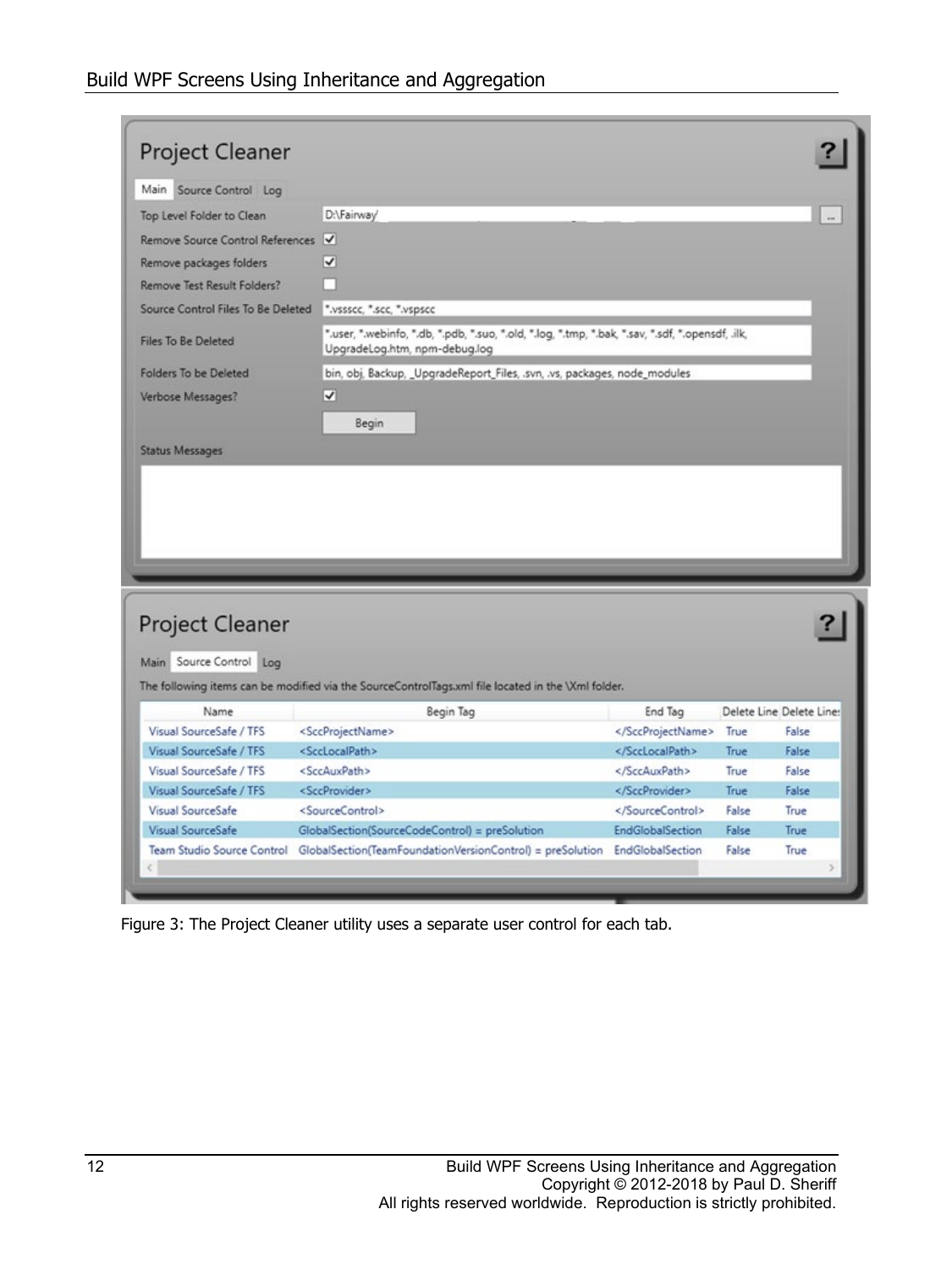| <b>Computer Cleaner</b>                                                                                                                                                                                                                                                                                                                                                                                                                                                                                                                                                                                                                                                                                                                                                                                                                                                                                  |             |
|----------------------------------------------------------------------------------------------------------------------------------------------------------------------------------------------------------------------------------------------------------------------------------------------------------------------------------------------------------------------------------------------------------------------------------------------------------------------------------------------------------------------------------------------------------------------------------------------------------------------------------------------------------------------------------------------------------------------------------------------------------------------------------------------------------------------------------------------------------------------------------------------------------|-------------|
| Disclaimer Computer .NET Dev Top Level Folders All Folders Files Messages Log                                                                                                                                                                                                                                                                                                                                                                                                                                                                                                                                                                                                                                                                                                                                                                                                                            |             |
| Select those areas you wish to clean on your computer                                                                                                                                                                                                                                                                                                                                                                                                                                                                                                                                                                                                                                                                                                                                                                                                                                                    | Select All? |
| Delete Files and Folders in your 'TEMP' folder?                                                                                                                                                                                                                                                                                                                                                                                                                                                                                                                                                                                                                                                                                                                                                                                                                                                          |             |
| Delete Files and Folders in your 'TMP' folder?                                                                                                                                                                                                                                                                                                                                                                                                                                                                                                                                                                                                                                                                                                                                                                                                                                                           |             |
| V Delete Folders under '\Users\[YOUR LOGIN ID]\AppData\Local\assembly\dl3' Folder?                                                                                                                                                                                                                                                                                                                                                                                                                                                                                                                                                                                                                                                                                                                                                                                                                       |             |
| Delete 'My Documents\IISExpress' Folder?                                                                                                                                                                                                                                                                                                                                                                                                                                                                                                                                                                                                                                                                                                                                                                                                                                                                 |             |
| Delete 'My Documents\IISExpress\Logs and TraceLogFiles Folders'?                                                                                                                                                                                                                                                                                                                                                                                                                                                                                                                                                                                                                                                                                                                                                                                                                                         |             |
| V Delete Folders under 'My Documents\SQL Server Management Studio\Backup Files' Folder?                                                                                                                                                                                                                                                                                                                                                                                                                                                                                                                                                                                                                                                                                                                                                                                                                  |             |
| $\Box$ Empty Recycle Bin? (NOTE: This utility will run faster if this is unchecked)                                                                                                                                                                                                                                                                                                                                                                                                                                                                                                                                                                                                                                                                                                                                                                                                                      |             |
| <b>Computer Cleaner</b>                                                                                                                                                                                                                                                                                                                                                                                                                                                                                                                                                                                                                                                                                                                                                                                                                                                                                  |             |
| Send Deleted Files to Recycle Bin? √<br>Preview                                                                                                                                                                                                                                                                                                                                                                                                                                                                                                                                                                                                                                                                                                                                                                                                                                                          | Clean       |
| Disclaimer Computer .NET Dev Top Level Folders All Folders Files Messages Log<br>The Files listed below are the ones that will be deleted/recycled. These files can only be deleted if they are not in use. If<br>they are in use, they will not be deleted.<br>Total Files: 98<br>Estimated Bytes to Delete (in MB): 64.54 MB                                                                                                                                                                                                                                                                                                                                                                                                                                                                                                                                                                           |             |
| C:\Users\PSheriff\AppData\Local\Temp\.NETFramework.Version=v4.6.1.AssemblyAttributes.cs<br>C:\Users\PSheriff\AppData\Local\Temp\aria-debug-12360.log<br>C:\Users\PSheriff\AppData\Local\Temp\aria-debug-6176.log<br>C:\Users\PSheriff\AppData\Local\Temp\aria-debug-9888.log<br>C:\Users\PSheriff\AppData\Local\Temp\FXSAPIDebugLogFile.txt<br>C:\Users\PSheriff\AppData\Local\Temp\MSBuild_pid-17028_64fa7a8e88c946958ea958c6f3942277.failure.txt<br>C:\Users\PSheriff\AppData\Local\Temp\Report20181102-0837.diagsession<br>C:\Users\PSheriff\AppData\Local\Temp\tmp5750.tmp<br>C:\Users\PSheriff\AppData\Local\Temp\{220686D7-F7B0-4576-B1C4-5FBD5C06F49A}-OProcSessId.dat<br>C:\Users\PSheriff\AppData\Local\Temp\AssemblyDataCache\ENTITYFRAMEWORK-590859891.AttProp2-Windows7_0<br>C:\Users\PSheriff\AppData\Local\Temp\AssemblyDataCache\ENTITYFRAMEWORK-590859891.NSMD-Windows7_0_N<br>$\hat{<}$ |             |
| Preview Finished. Ready for Cleaning.                                                                                                                                                                                                                                                                                                                                                                                                                                                                                                                                                                                                                                                                                                                                                                                                                                                                    |             |
| Send Deleted Files to Recycle Bin? V<br>Preview                                                                                                                                                                                                                                                                                                                                                                                                                                                                                                                                                                                                                                                                                                                                                                                                                                                          | Clean       |

<span id="page-12-0"></span>Figure 4: The Computer Cleaner utility uses a separate user control for each tab.